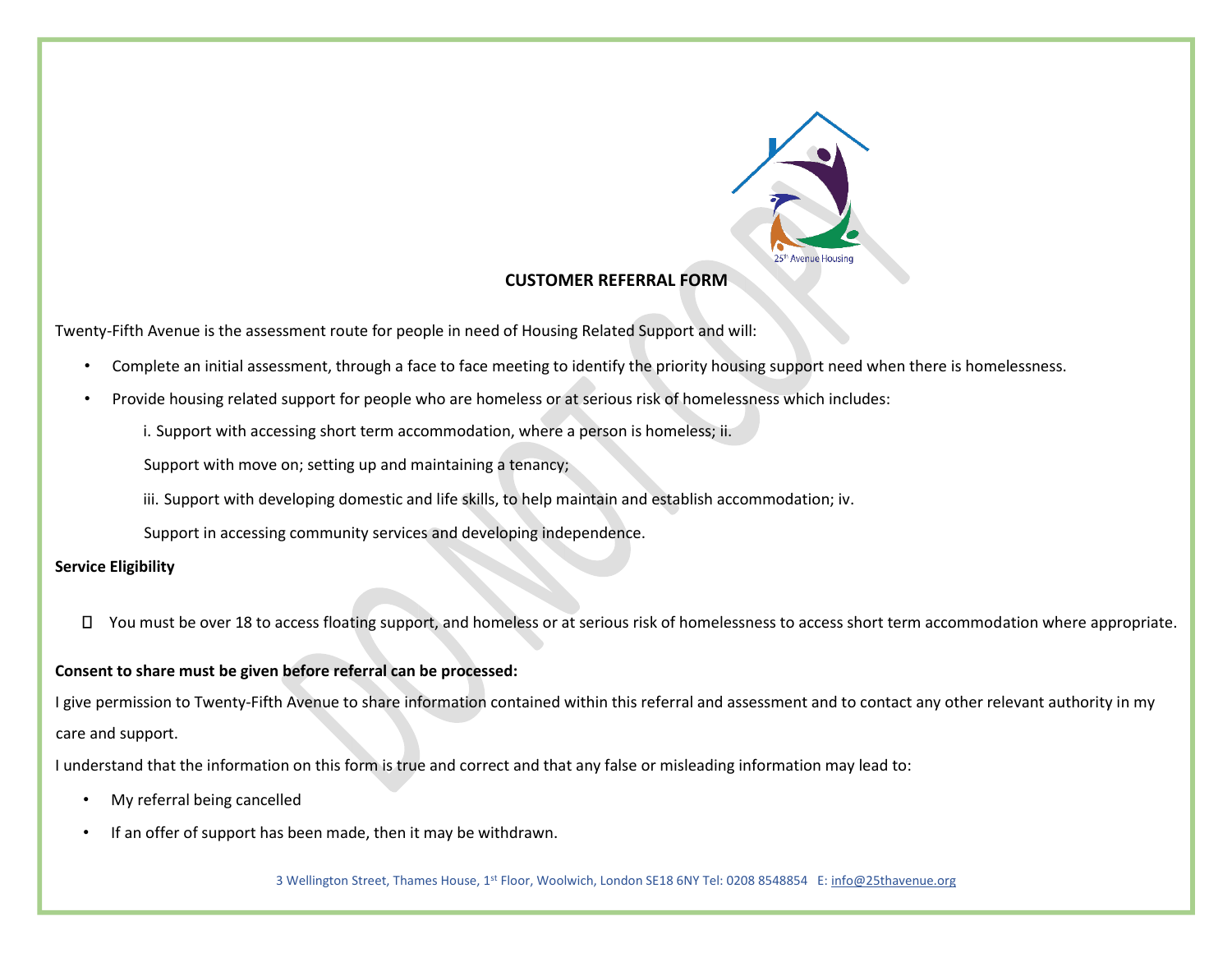| I understand that the information on this form will be recorded on Twenty-Fifth Avenue system. |  |
|------------------------------------------------------------------------------------------------|--|
|------------------------------------------------------------------------------------------------|--|

| I understand the above.                                                                                          |
|------------------------------------------------------------------------------------------------------------------|
|                                                                                                                  |
|                                                                                                                  |
|                                                                                                                  |
|                                                                                                                  |
|                                                                                                                  |
|                                                                                                                  |
|                                                                                                                  |
| <b>Personal Details</b>                                                                                          |
|                                                                                                                  |
|                                                                                                                  |
|                                                                                                                  |
|                                                                                                                  |
|                                                                                                                  |
|                                                                                                                  |
|                                                                                                                  |
|                                                                                                                  |
|                                                                                                                  |
|                                                                                                                  |
|                                                                                                                  |
|                                                                                                                  |
|                                                                                                                  |
| Has this referral been discussed with the person referred?<br>Yes $\square$<br>No $\square$                      |
| Do you require feedback:<br>Yes $\square$<br>No $\square$                                                        |
|                                                                                                                  |
|                                                                                                                  |
| Client Group, please tick appropriate group (s)                                                                  |
|                                                                                                                  |
| 3 Wellington Street, Thames House, 1st Floor, Woolwich, London SE18 6NY Tel: 0208 8548854 E: info@25thavenue.org |
|                                                                                                                  |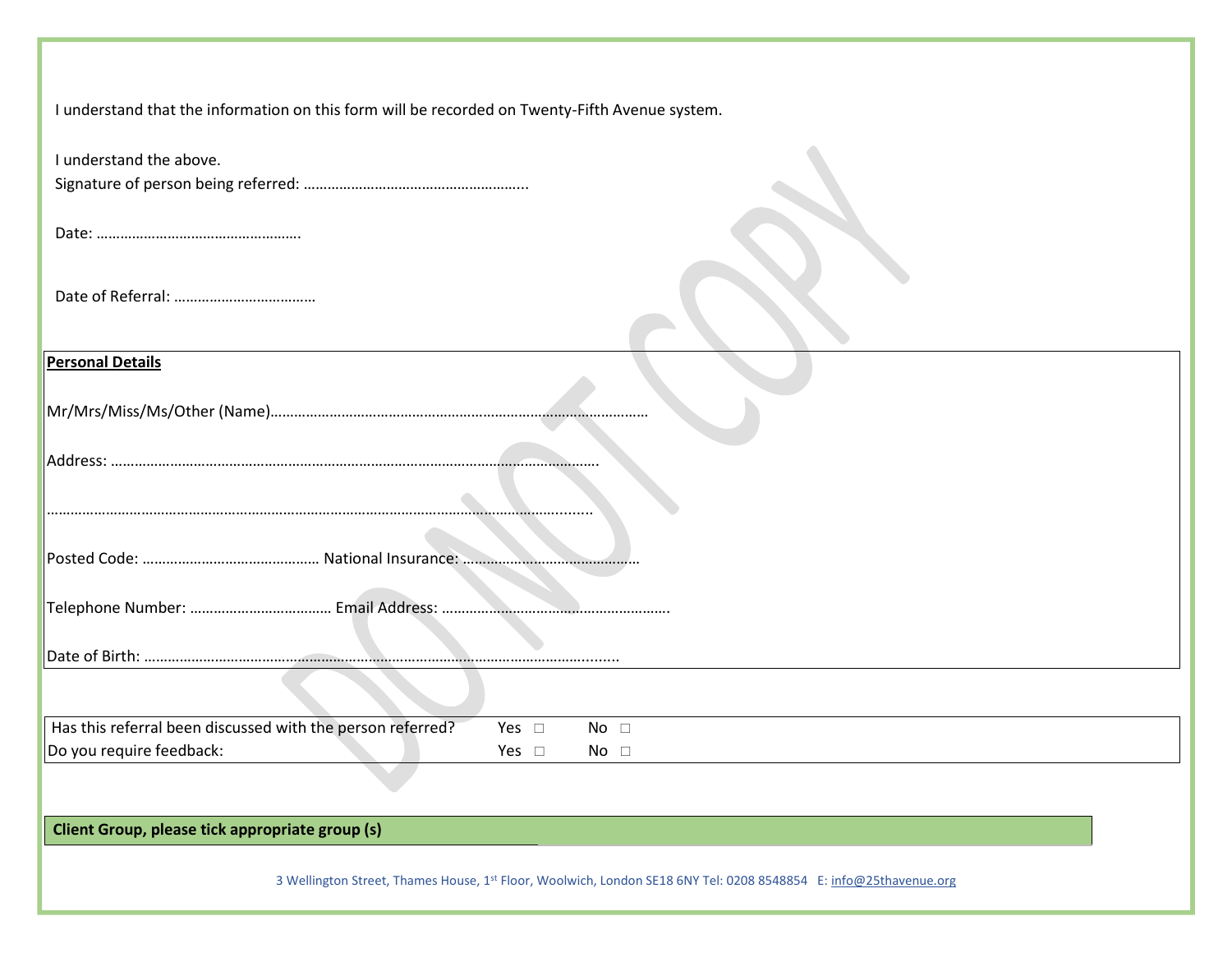| Young Person (18-25)        |  | <b>Mental Health Issues</b>   |
|-----------------------------|--|-------------------------------|
| Adult                       |  | Offender or risk of Offending |
| Single Homeless             |  | Substance misuse              |
| Victim of Domestic Violence |  | Ex-convict                    |

**Please provide details about your mental health difficulties and the support you would like to receive?** 

## **Why is this person homeless?**

| Tenancy Breakdown            | Family breakdown       | Eviction         |  |
|------------------------------|------------------------|------------------|--|
| Fleeing violence             | Leaving Hospital       | Sofa surfing     |  |
| Homeless after care          | Sexuality issues       | Financial issues |  |
| Leaving custody              | Harassment             | Leaving prison   |  |
| Waiting for accommodation    | Relationship breakdown | Racism           |  |
| Other (Please give details): |                        |                  |  |

## **Referral Details**

Referring Agency: ………………………………………………………………………………………………………

┳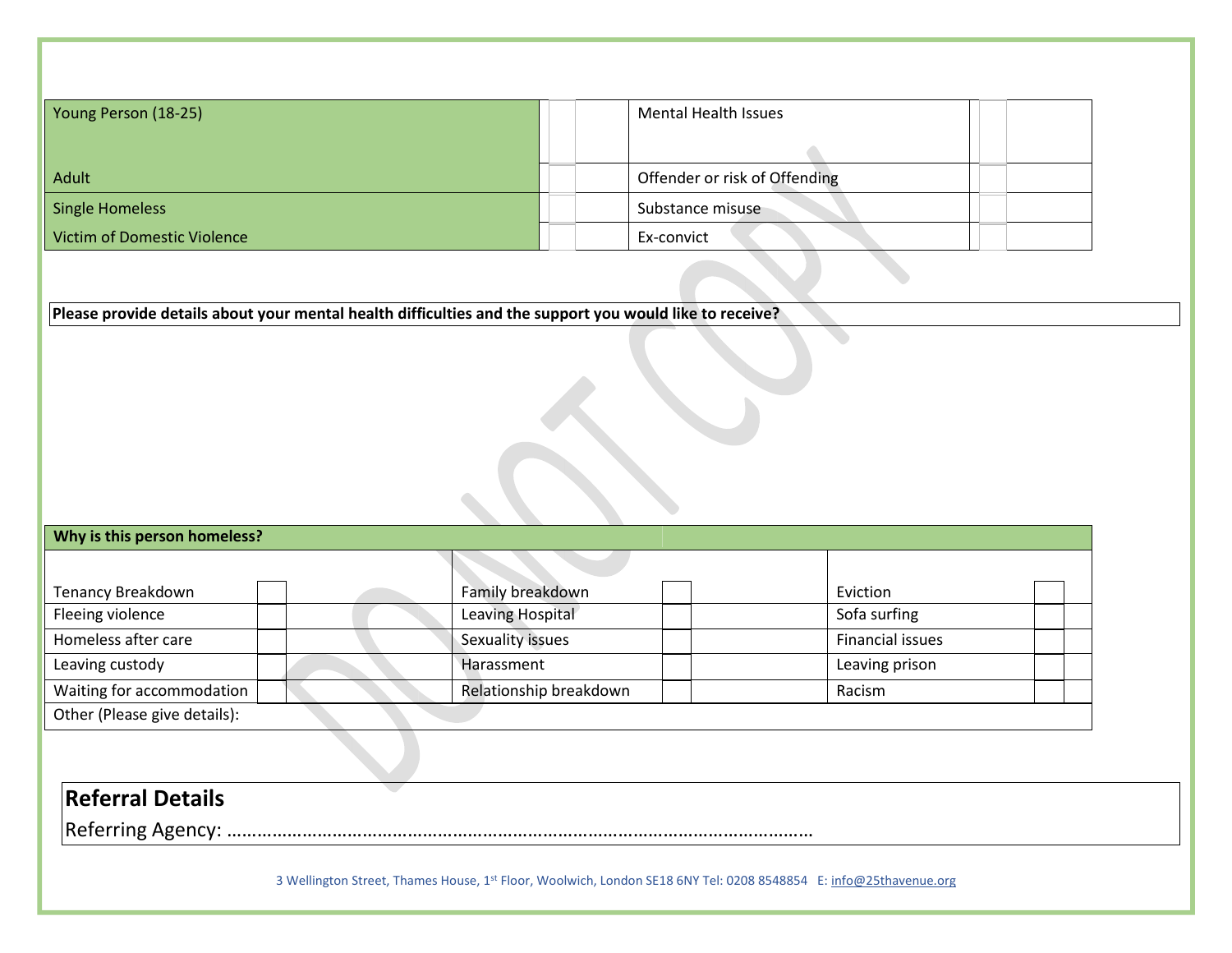| IAddress:   |
|-------------|
| .Post Code: |
|             |

 $\blacktriangledown$ 

| Housing History (please list last three years address history): |                |                    |
|-----------------------------------------------------------------|----------------|--------------------|
| Where/Type of accommodation                                     | Length of Stay | Reason for leaving |
|                                                                 |                |                    |
|                                                                 |                |                    |
|                                                                 |                |                    |
|                                                                 |                |                    |

| <b>Housing</b>  |                                        |                                   |  |
|-----------------|----------------------------------------|-----------------------------------|--|
|                 | Council/housing associated             | Lodger                            |  |
|                 | Owner Occupier/shared owner            | Living with family and/or friends |  |
| What sort of    | Temporary accommodation                | Acute Health center               |  |
| accommodation   | <b>Supported Housing</b>               | Night shelter/hostel              |  |
| are you in now? | No fixed abode                         | Rough sleeper/squatting           |  |
|                 | Private landlord                       | Refuge                            |  |
|                 | <b>Sanctuary Tenant (Give details)</b> |                                   |  |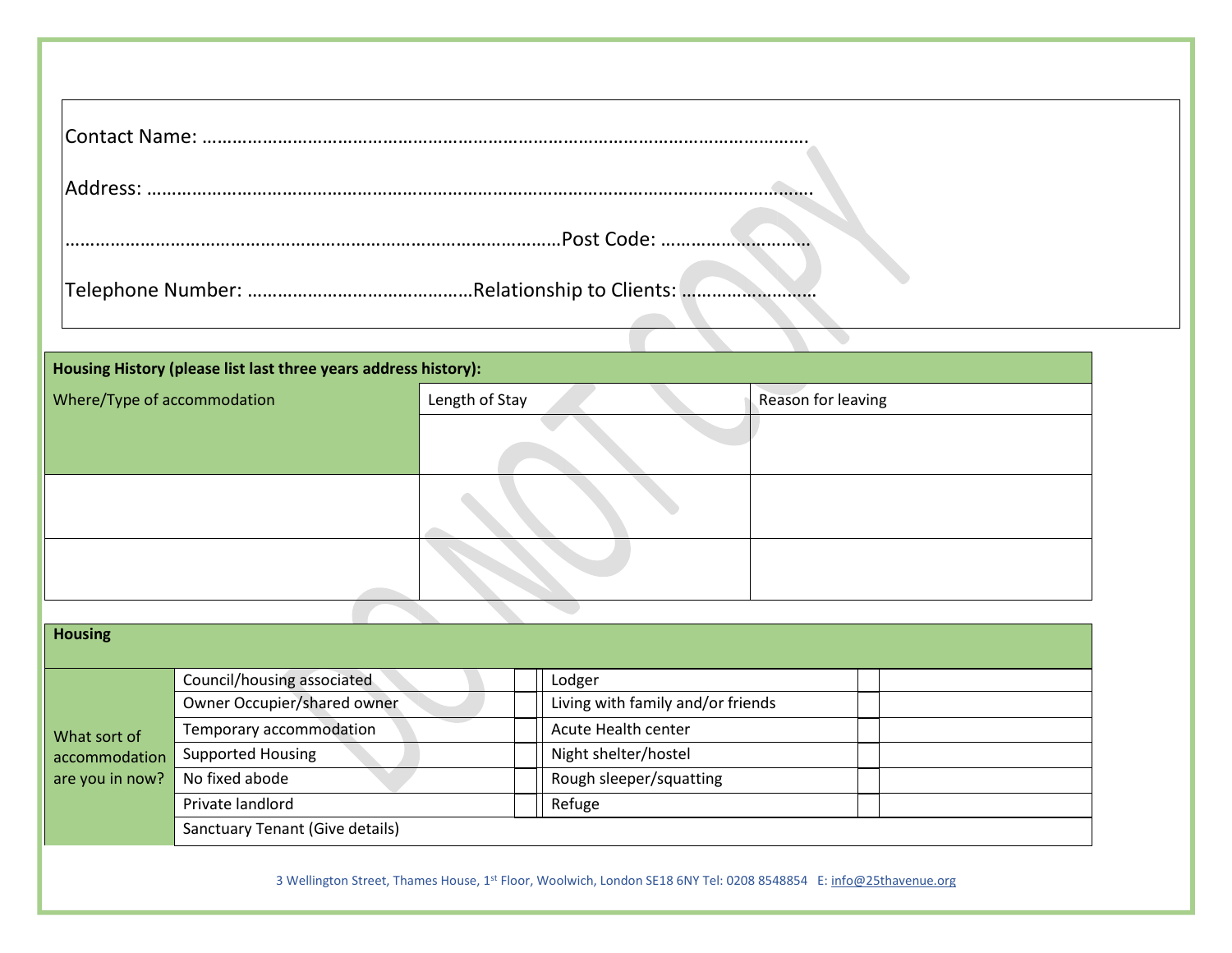| Other accommodation (Give details)                                                                   |            |                                               |
|------------------------------------------------------------------------------------------------------|------------|-----------------------------------------------|
| If you are currently in prison/offender's institution, when will you be<br>released?                 |            |                                               |
| Are you currently homeless? If yes, please give details and state h w<br>long you have been homeless | Yes<br>No. |                                               |
| Current address<br>(If applicable)                                                                   | Post Code  | How long have<br>you been at<br>this address? |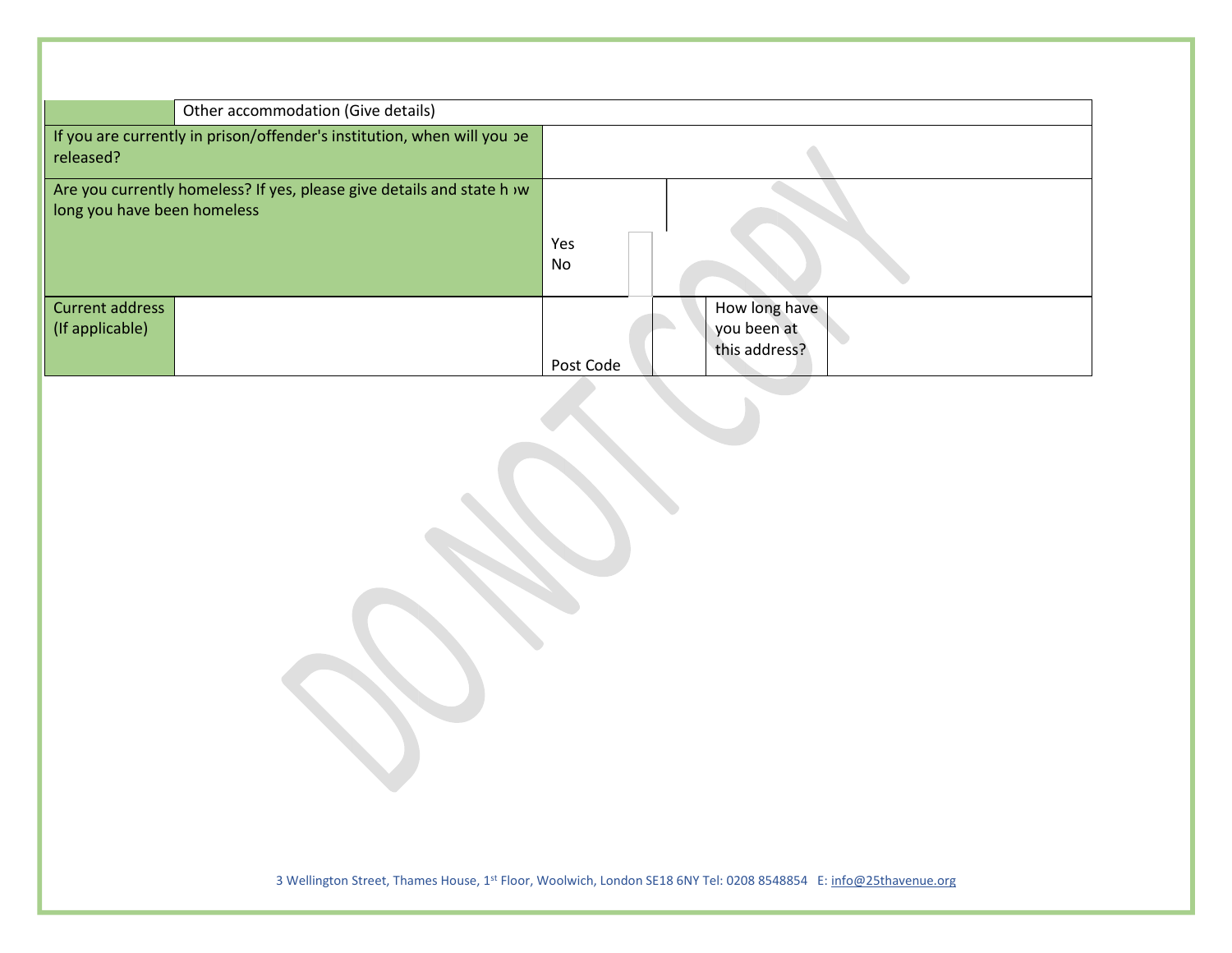| Is your current<br>accommodation<br>inappropriate for<br>any of the<br>following<br>reason? | Relationship breakdown<br>Households living apart<br>Currently living in an adapted property that is<br>no longer required<br>Current property in very poor condition<br>(Please give details)<br>Other (please give details) |     | Details   |            |
|---------------------------------------------------------------------------------------------|-------------------------------------------------------------------------------------------------------------------------------------------------------------------------------------------------------------------------------|-----|-----------|------------|
|                                                                                             | Have you completed a homeless application?<br>Yes                                                                                                                                                                             | No  | N/A       | Don't know |
|                                                                                             | Are you facing eviction or any court action in relation to<br>your housing? If yes, please give details                                                                                                                       | Yes | No        |            |
|                                                                                             | Have you ever been asked to leave, or have you ever been<br>evicted from any previous accomodation? If                                                                                                                        | Yes | No        |            |
| give details                                                                                | Do you have a local connection to the area? If yes, please                                                                                                                                                                    | Yes | No.       |            |
| with you? If yes please give details                                                        | Do you have any pets/animals that yiu wish to be housed                                                                                                                                                                       | Yes | No        |            |
| stairs)? If yes, please give details                                                        | Do you need a property which is all all on one level (i.e no                                                                                                                                                                  | Yes | <b>No</b> |            |
|                                                                                             |                                                                                                                                                                                                                               |     |           |            |

 $\alpha$ 

| <b>Arrears and Debts</b>                                                                                                  |                          | <b>Details</b> |
|---------------------------------------------------------------------------------------------------------------------------|--------------------------|----------------|
| Have you been evicted or asked to leave any previous<br>accommodation due to rent arrears? If yes, please give<br>details | Yes<br>$\mathsf{No}\Box$ |                |
| Do you have any housing benefit arrears? If yes, please<br>give details                                                   | $N$ o $\square$<br>Yes   |                |
|                                                                                                                           | N <sub>O</sub><br>Yes    |                |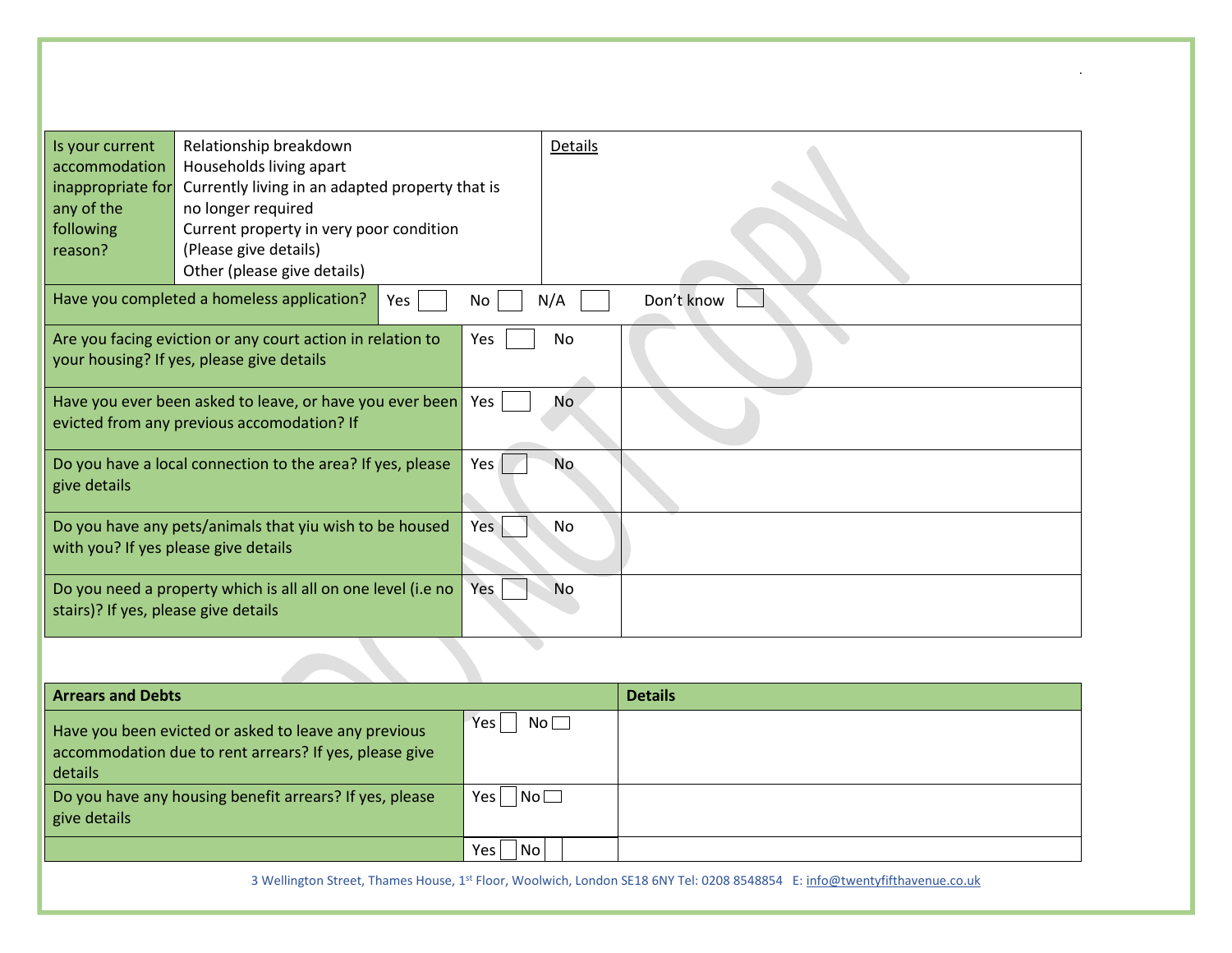| Do you have any outstanding debts, include rent arrears,<br>fine, loans etc.? of yes, please give details |                                                           |           |                        |                      |
|-----------------------------------------------------------------------------------------------------------|-----------------------------------------------------------|-----------|------------------------|----------------------|
| Do you have a repayment plan?                                                                             |                                                           | No<br>Yes |                        |                      |
|                                                                                                           |                                                           |           |                        |                      |
| <b>Other information</b>                                                                                  |                                                           |           |                        |                      |
| Have you accessed supported Housing services in the<br>past?                                              |                                                           | Yes No    |                        |                      |
| If you have answered yes, please state where and when:                                                    |                                                           | No<br>Yes |                        |                      |
| Have you ever been subjected to eviction proceedings?                                                     |                                                           | Yes<br>No |                        |                      |
| Where you answer a yes to eviction please give overview and dates                                         |                                                           |           |                        |                      |
|                                                                                                           |                                                           |           |                        |                      |
|                                                                                                           |                                                           |           |                        |                      |
| <b>Your financial situation</b>                                                                           |                                                           |           |                        |                      |
| Please tell us what benefits you<br>currently claim/receive or have<br>claimed (tick all that apply)      | Employment support allowance                              |           | <b>Housing Benefit</b> | Disability allowance |
|                                                                                                           | Job seekers allowance                                     |           | Other                  |                      |
|                                                                                                           | How much were you receiving?                              |           |                        |                      |
|                                                                                                           | When is the next sign on?                                 |           |                        |                      |
|                                                                                                           | Which Job centre are you registered with? (if applicable) |           |                        |                      |
| Are you currently working?                                                                                |                                                           |           | Yes                    | N <sub>0</sub>       |

Are you currently working? No was a state of the state of the state  $\sim$  No  $\sim$  No  $\sim$  No  $\sim$  No  $\sim$  No  $\sim$  No  $\sim$  No  $\sim$  No  $\sim$  No  $\sim$  No  $\sim$  No  $\sim$  No  $\sim$  No  $\sim$  No  $\sim$  No  $\sim$  No  $\sim$  No  $\sim$  No  $\sim$  No  $\$ If yes Hours of work: Weekly earnings: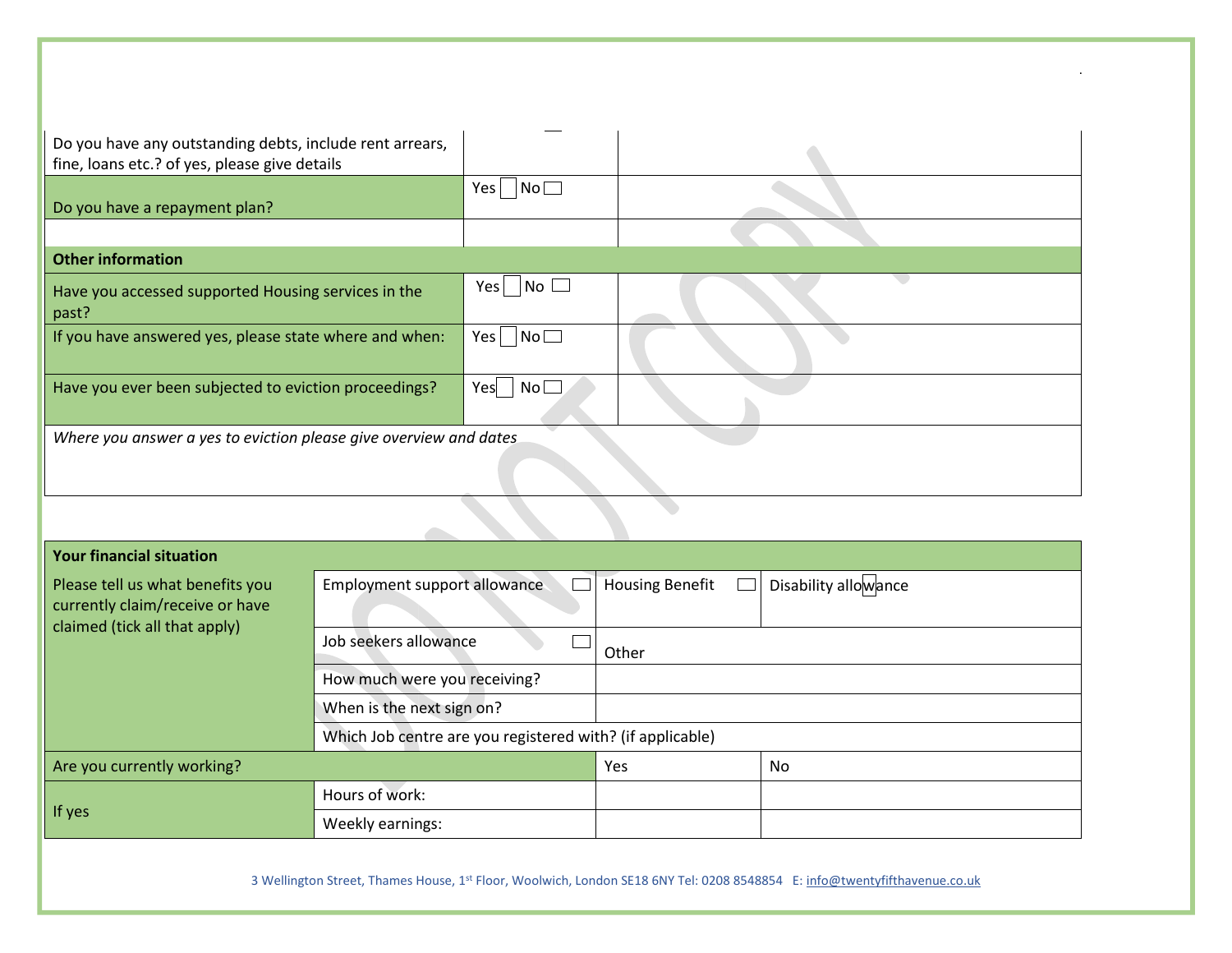| Reporting repairs<br>Rent arrears<br>Housing<br>Other:<br>Notice or evictions<br>Claiming benefits<br>Paying rent<br>Finance<br>Paying bills<br>Other:<br>Employment<br>Training<br><b>Personal Development</b><br>Other:<br>Education<br>Are you in school or taking a training course?<br>Yes<br><b>No</b><br>If yes<br>Course:<br>Hours per week:<br>Do you have any pending loan?<br>If yes, please can you give us more detail as this might affect your ability to claim certain benefits? |  |  |
|--------------------------------------------------------------------------------------------------------------------------------------------------------------------------------------------------------------------------------------------------------------------------------------------------------------------------------------------------------------------------------------------------------------------------------------------------------------------------------------------------|--|--|
|                                                                                                                                                                                                                                                                                                                                                                                                                                                                                                  |  |  |
|                                                                                                                                                                                                                                                                                                                                                                                                                                                                                                  |  |  |
|                                                                                                                                                                                                                                                                                                                                                                                                                                                                                                  |  |  |
|                                                                                                                                                                                                                                                                                                                                                                                                                                                                                                  |  |  |
|                                                                                                                                                                                                                                                                                                                                                                                                                                                                                                  |  |  |
|                                                                                                                                                                                                                                                                                                                                                                                                                                                                                                  |  |  |
|                                                                                                                                                                                                                                                                                                                                                                                                                                                                                                  |  |  |
|                                                                                                                                                                                                                                                                                                                                                                                                                                                                                                  |  |  |
|                                                                                                                                                                                                                                                                                                                                                                                                                                                                                                  |  |  |
|                                                                                                                                                                                                                                                                                                                                                                                                                                                                                                  |  |  |
|                                                                                                                                                                                                                                                                                                                                                                                                                                                                                                  |  |  |
|                                                                                                                                                                                                                                                                                                                                                                                                                                                                                                  |  |  |
|                                                                                                                                                                                                                                                                                                                                                                                                                                                                                                  |  |  |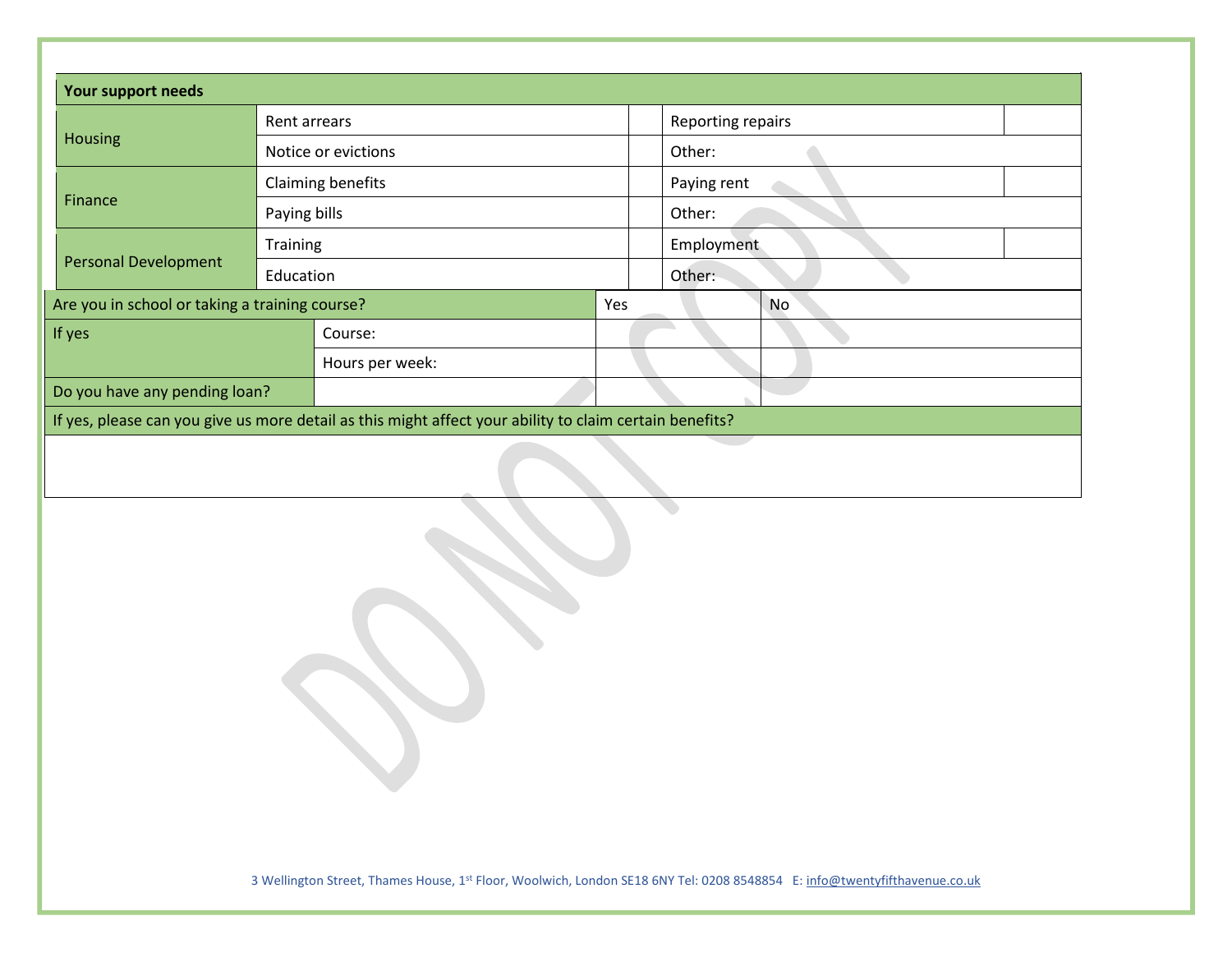# **Equal Opportunities Monitoring** Gender Male **Female** Prefer not to say **What is your ethnicity?**  Ethnic origin is not about nationality, place of birth or citizenship. It is about the group to which you perceive you belong. Please tick the appropriate box *White*  English  $\Box$  Welsh  $\Box$  Scottish  $\Box$  Northern Irish  $\Box$  Irish  $\Box$  British  $\Box$ Gypsy or Irish Traveller  $\Box$  Prefer not to say  $\Box$ Any other white background, please write in: *Mixed/multiple ethnic groups*  White and Black Caribbean  $\Box$  White and Black African  $\Box$  White and Asian  $\Box$ Prefer not to say  $\Box$  any other mixed background, please write in: *Asian/Asian British*  Indian Pakistani Bangladeshi Chinese Prefer not to say Any other Asian background, please write in: \_\_\_\_\_\_\_\_\_\_\_\_\_\_\_\_\_\_\_ *Black/ African/ Caribbean/ Black British*  African  $\Box$  Caribbean  $\Box$  Prefer not to say  $\Box$ Any other Black/African/Caribbean background, please write in: *Other ethnic group*  Arab  $\Box$  Prefer not to say  $\Box$  any other ethnic group, please write in:  $\Box$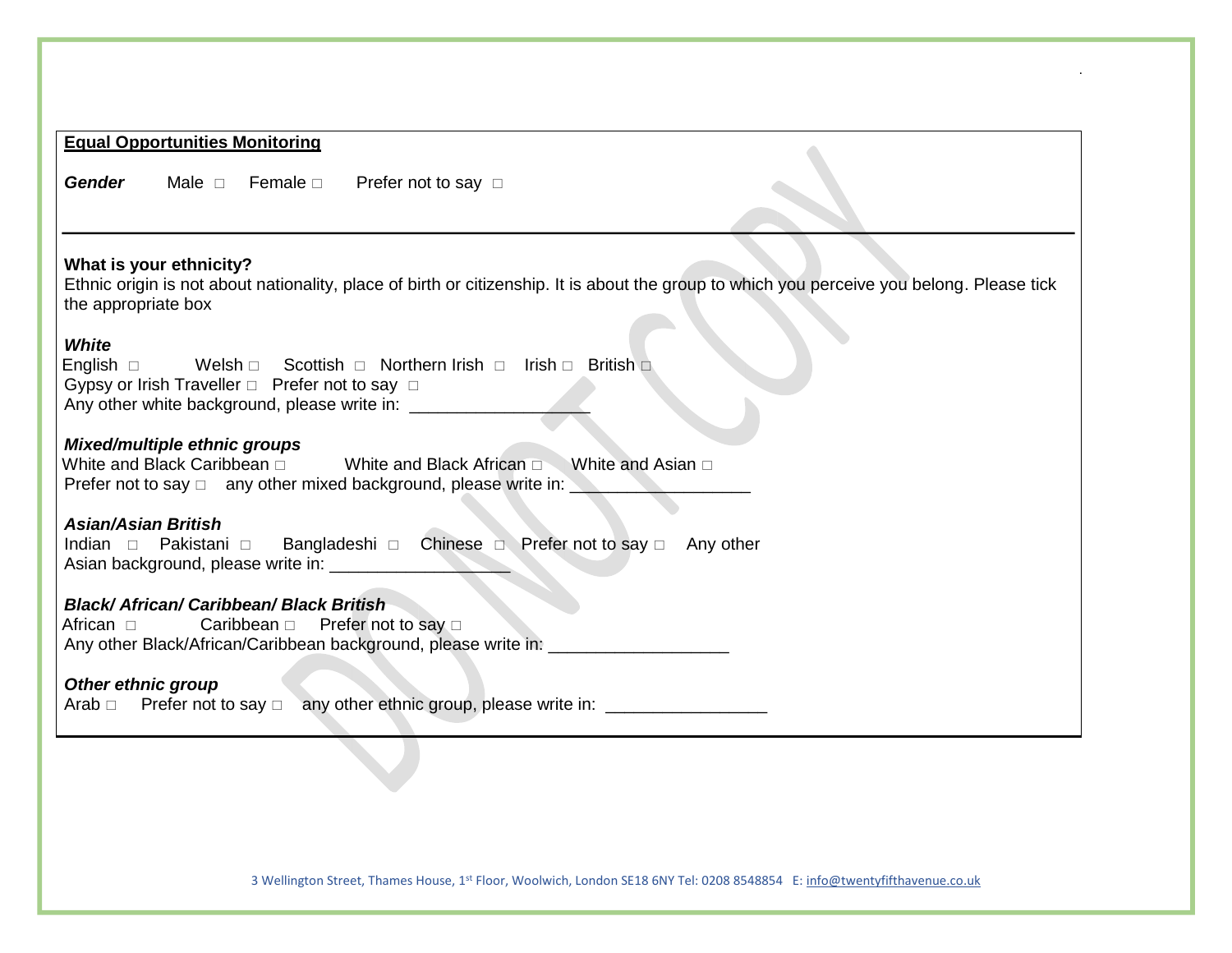| <b>Religion</b>                                                           |             | Preferred Language __________          |                  |                                            |  |
|---------------------------------------------------------------------------|-------------|----------------------------------------|------------------|--------------------------------------------|--|
| <b>Disabilities</b><br>Sight impairment $\square$<br><b>Mental Health</b> | $\Box$      | <b>Mobility</b><br>Physical disability | $\Box$<br>$\Box$ | Hearing impairment<br>П<br>Progressive     |  |
| <b>Sexuality</b><br>Heterosexual<br>Lesbian                               | $\Box$<br>п | Homosexual<br>Other                    | $\Box$           | <b>Bi-sexual</b><br>Prefer not to say<br>П |  |

## **Additional Information**

These help us to better assess the client's suitability and ensure that the project is able to meet the individual's needs and provide appropriate support. Please indicate any such reports that you have attached. **College** 

| Psychiatric             | Yes | No        |
|-------------------------|-----|-----------|
| <b>Risk Assessment</b>  | Yes | No.       |
| Care Plan               | Yes | No        |
| <b>Forensic Report</b>  | Yes | <b>No</b> |
| <b>Probation Report</b> | Yes | No        |
| Other (please state)    | Yes | No        |
|                         |     |           |

J.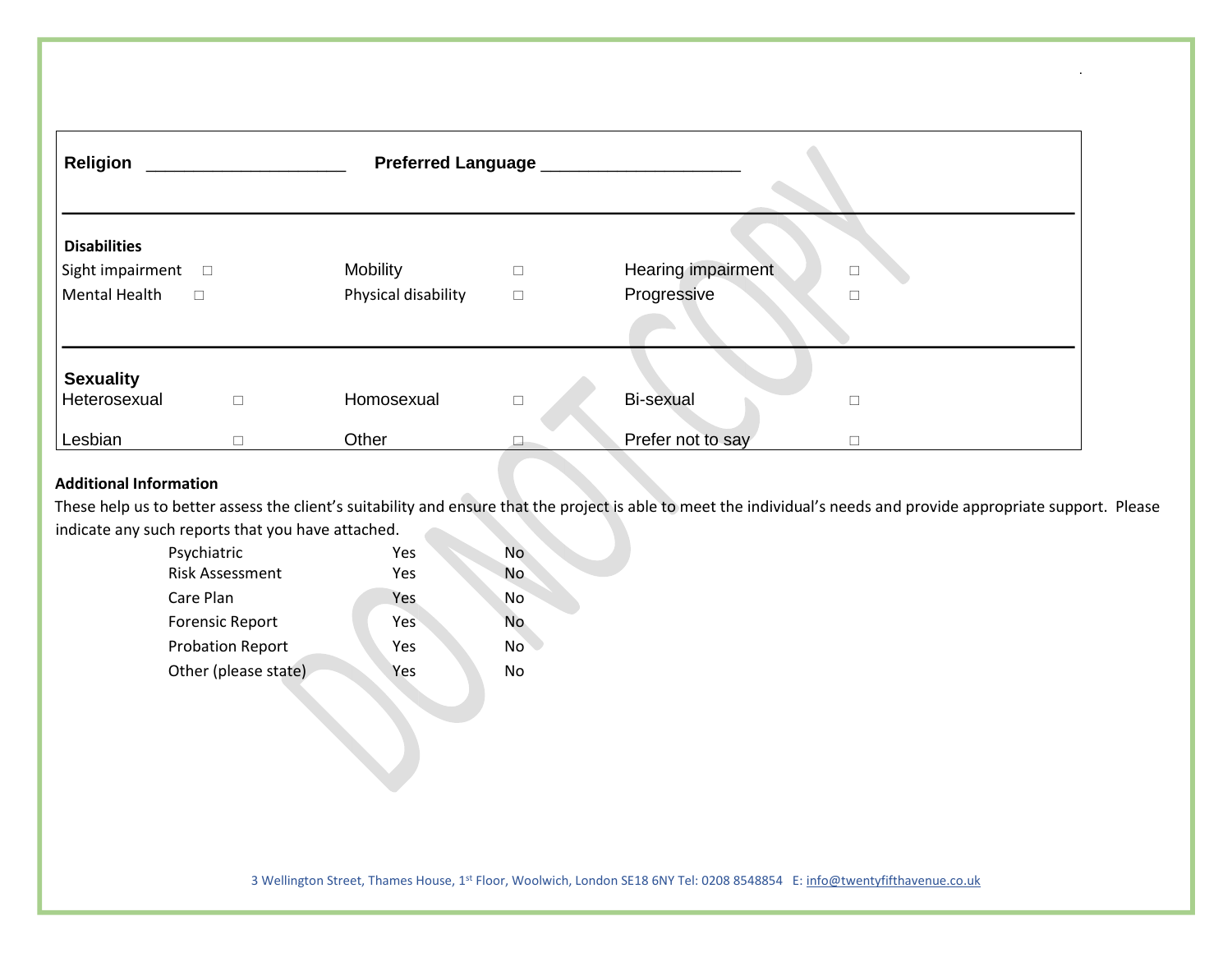| Please tick the relevant box if the client could be considered as presenting any risk to:       |      |        |     |  |
|-------------------------------------------------------------------------------------------------|------|--------|-----|--|
| Self<br>Other clients accessing groups<br>Any significant others/members of the public<br>Staff | High | Medium | Low |  |
| If you have ticked high or medium, please give details on the risk assessment sheet             |      |        |     |  |
|                                                                                                 |      |        |     |  |

 $\mathcal{L}$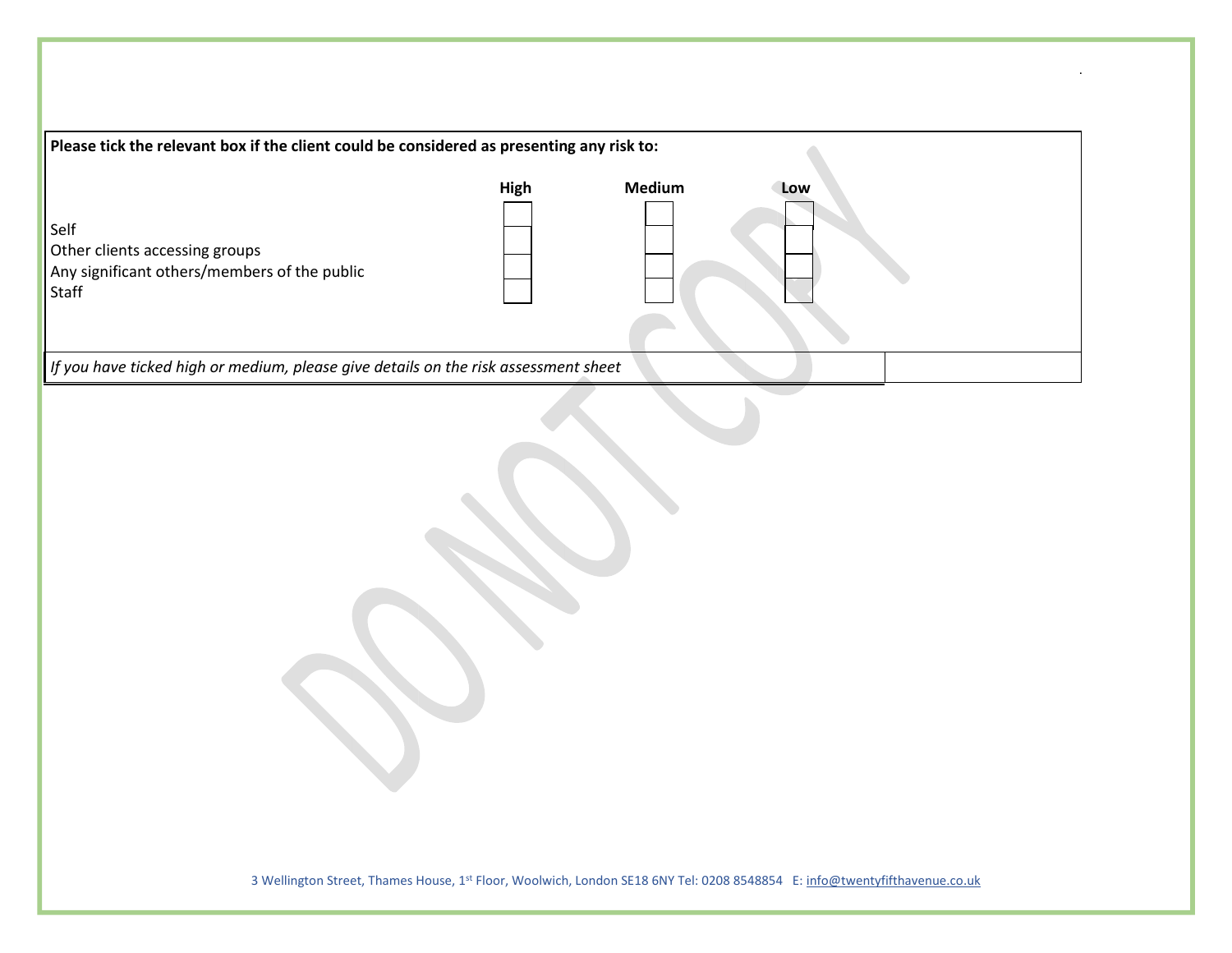#### **RISK ASSESSMENT**

This section of the form must be completed by the referring agency in order to help us identify the potential risks the client may pose to themselves, other service users and the staff team.

 $\mathcal{L}_{\mathcal{M}}$ 

| <b>Section One</b>                                                                                                                     | Not known | No | Yes (Details) |
|----------------------------------------------------------------------------------------------------------------------------------------|-----------|----|---------------|
| Harm to self                                                                                                                           |           |    |               |
| Have you ever been at risk from others/aware of risk from<br>others?                                                                   |           |    |               |
| Have you ever deliberately harmed yourself?                                                                                            |           |    |               |
| Have you ever acted with suicidal intent or made any suicide<br>attempt?                                                               |           |    |               |
| Have you ever inflicted injury to yourself?                                                                                            |           |    |               |
| Have you ever been affected by domestic abuse?                                                                                         |           |    |               |
| Has your mental health deteriorated causing you distress<br>and placing you at risk to self?                                           |           |    |               |
| Have you ever been seriously affected by the use of<br>alcohol/illicit/ prescribed drugs that have caused you serious<br>risk to self? |           |    |               |
| Have you ever seriously neglected yourself? E.g. nutrition,<br>hygiene, health or finance                                              |           |    |               |

| <b>Section Two</b>                                                                  | Not known | No | Yes (Details) |
|-------------------------------------------------------------------------------------|-----------|----|---------------|
| Harm to others                                                                      |           |    |               |
| Have you ever in any way caused harm to others?                                     |           |    |               |
| Have you ever posed a risk to staff or volunteers, family or the<br>general public? |           |    |               |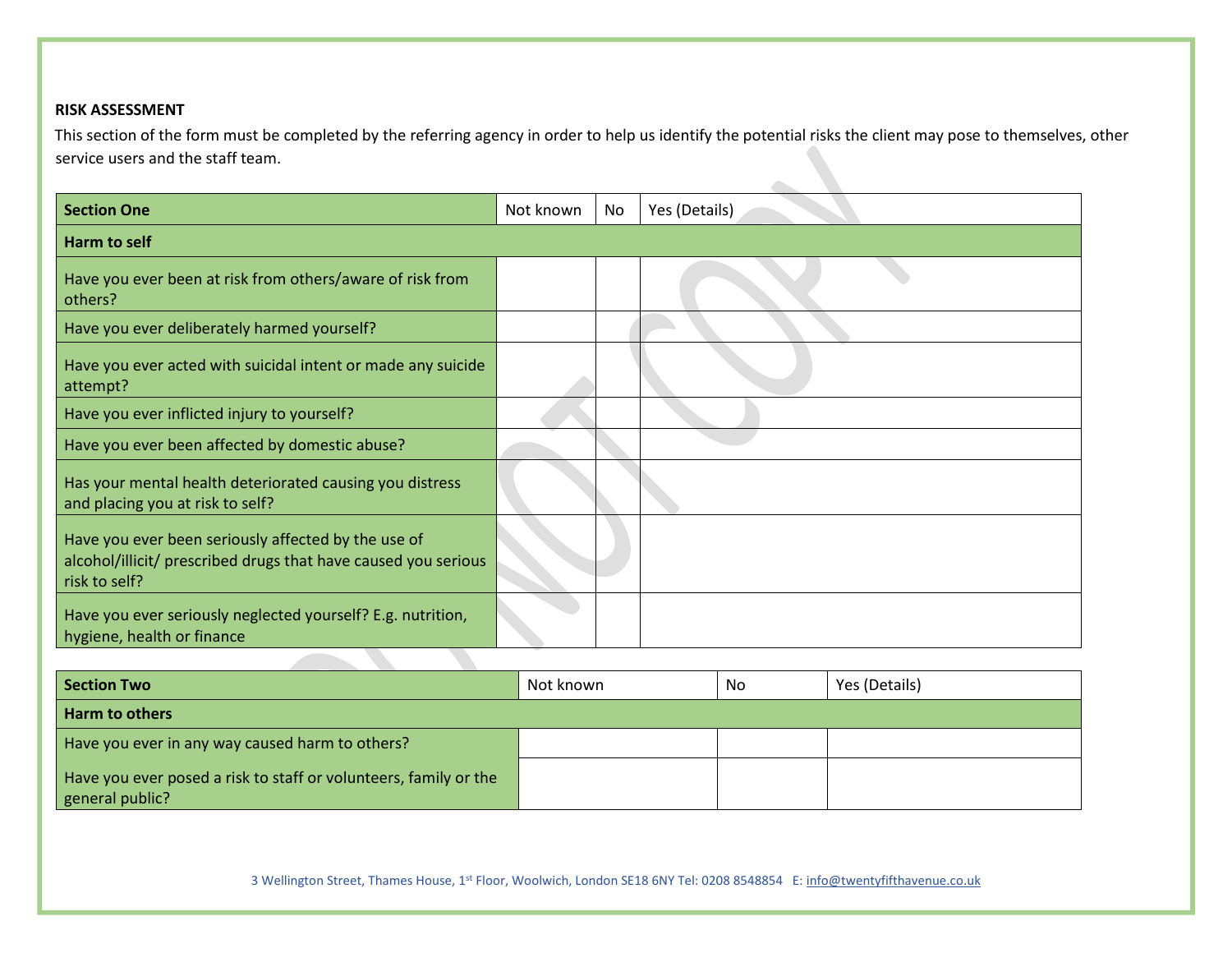| Have you ever been in a position of responsibility and neglected<br>your duty?                     |  |
|----------------------------------------------------------------------------------------------------|--|
| Have you ever been involved in incidents involving the police?                                     |  |
| Have you ever posed a driving risk to others?                                                      |  |
| Has your mental health deteriorated causing you distress and<br>placing you at risk to others?     |  |
| Have you ever been in a position of responsibility and neglected<br>your duty?                     |  |
| Have you ever seriously affected others due to the effects of<br>alcohol/illicit/prescribed drugs? |  |
|                                                                                                    |  |

| <b>Section Three</b>                                                                    | Not known | No. | Yes (Details) |
|-----------------------------------------------------------------------------------------|-----------|-----|---------------|
| <b>Mental Health</b>                                                                    |           |     |               |
| Does the client have a psychiatrist or other mental health<br>worker?                   |           |     |               |
| Does the client have a mental health diagnosis? Details if known                        |           |     |               |
| Has the client ever spent time in a psychiatric ward?                                   |           |     |               |
| Is the client on any medication prescribed for mental health?                           |           |     |               |
| Does the client have a history of mismanaging or abusing<br>medication?                 |           |     |               |
| Any other information about the clients mental health support<br>needs and risk issues? |           |     |               |
|                                                                                         |           |     |               |

| Section Four                          | Not known | No | Yes (Details) |  |
|---------------------------------------|-----------|----|---------------|--|
| <b>Addictions</b>                     |           |    |               |  |
| Does the client misuse illegal drugs? |           |    |               |  |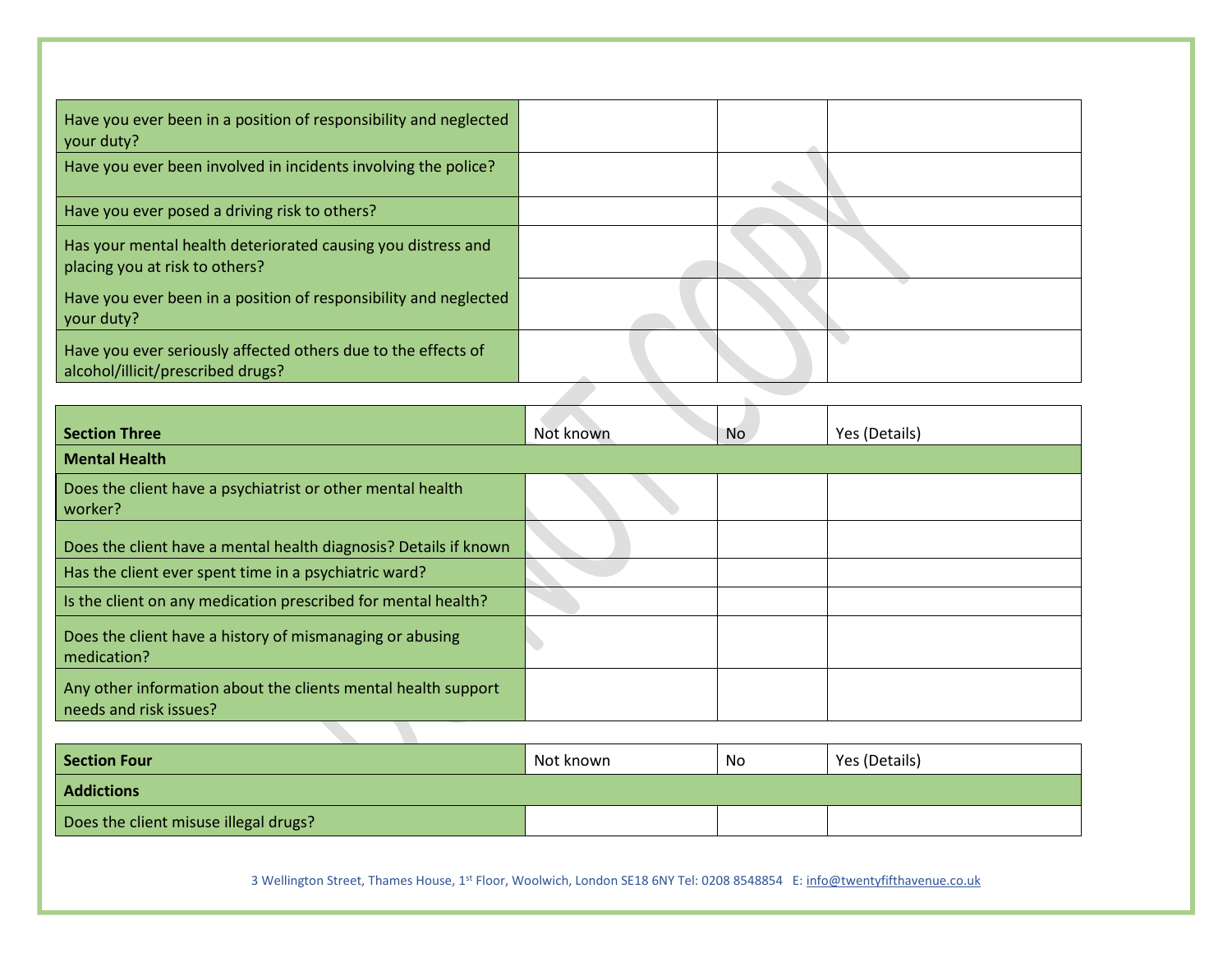| Does the client misuse alcohol                      |  |  |
|-----------------------------------------------------|--|--|
| Is the client recovering from any form of addiction |  |  |
|                                                     |  |  |

| <b>Section Five</b>                              | Not known | No | Yes (Details) |
|--------------------------------------------------|-----------|----|---------------|
| <b>Criminal Activity</b>                         |           |    |               |
| Does the client have any criminal convictions?   |           |    |               |
| Is there a history of fire setting?              |           |    |               |
| Has the client served a custodial sentence?      |           |    |               |
| Is the client currently on probation or licence? |           |    |               |
| Is the client likely to re-offend?               |           |    |               |
|                                                  |           |    |               |

| <b>Section Six</b>                                         | Not known | No | Yes (Details) |  |  |
|------------------------------------------------------------|-----------|----|---------------|--|--|
| <b>Support Network</b>                                     |           |    |               |  |  |
| Is the client in regular contact with a supportive family? |           |    |               |  |  |
| Is the client receiving agency support?                    |           |    |               |  |  |
| Does the client have friends?                              |           |    |               |  |  |
|                                                            |           |    |               |  |  |

| <b>Section Seven</b>                                                       | Not known | No | Yes (Details) |  |  |  |
|----------------------------------------------------------------------------|-----------|----|---------------|--|--|--|
| <b>Interpersonal Skills</b>                                                |           |    |               |  |  |  |
| Does the client have a history or tendency towards aggression?             |           |    |               |  |  |  |
| Is the client capable of interacting with others?                          |           |    |               |  |  |  |
| Is the client capable of adhering to conditions for accessing<br>services? |           |    |               |  |  |  |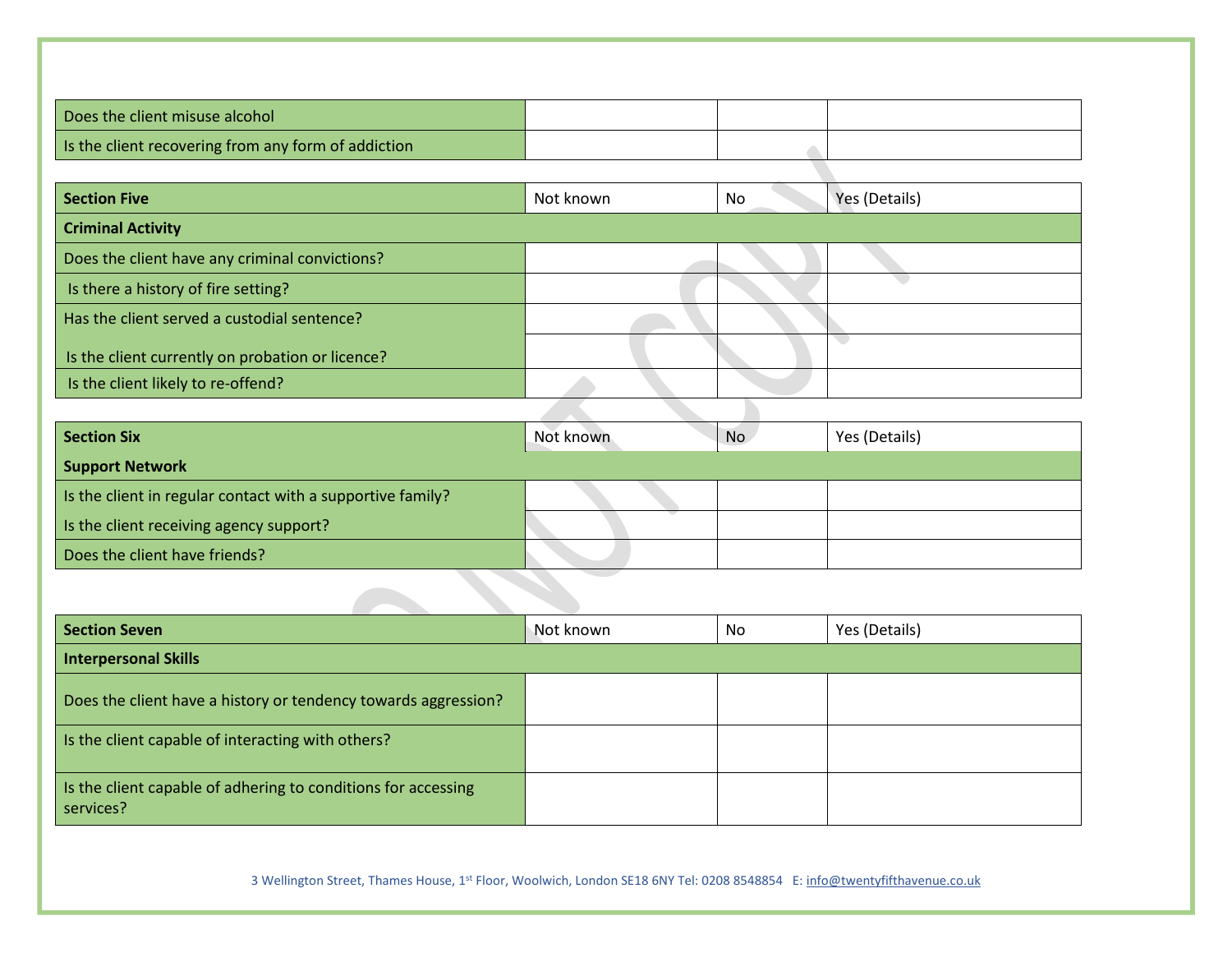**Please use this space to provide further details on the identified risks.** 

How would individual access groups? *(i.e. travel independently, use bus, Community Transport etc.)*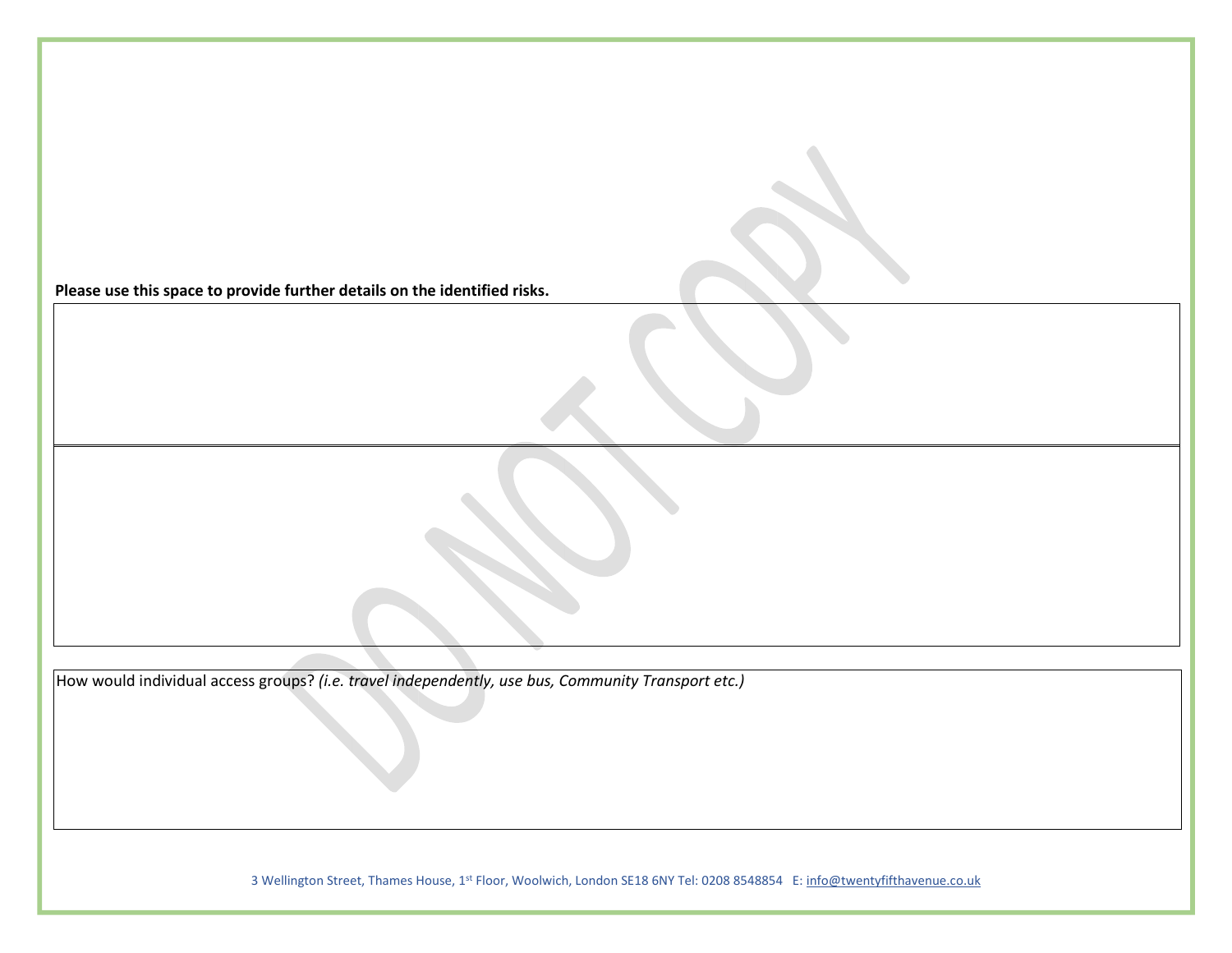|                                                                                                                                                                                                                                                                          |                     | <b>Services Interested in Attending</b> |                    |                                             |  |  |
|--------------------------------------------------------------------------------------------------------------------------------------------------------------------------------------------------------------------------------------------------------------------------|---------------------|-----------------------------------------|--------------------|---------------------------------------------|--|--|
|                                                                                                                                                                                                                                                                          |                     |                                         |                    |                                             |  |  |
|                                                                                                                                                                                                                                                                          |                     |                                         |                    |                                             |  |  |
| Volunteering                                                                                                                                                                                                                                                             | Sporting<br>Changes | Creative<br>Crafts                      | Social<br>Drop-Ins | Befriending<br>A Place to<br>Scheme<br>Grow |  |  |
|                                                                                                                                                                                                                                                                          |                     |                                         |                    |                                             |  |  |
|                                                                                                                                                                                                                                                                          |                     |                                         |                    |                                             |  |  |
| Data Protection Act 1998 – the information you provide on this form will be available to members of staff at Community Action Partnership and in some<br>situations with other relevant mental health professionals, in which case your permission will be sought first. |                     |                                         |                    |                                             |  |  |
| The information provided is given to the best of my knowledge. I will inform Community Action Partnership of any change in circumstances.                                                                                                                                |                     |                                         |                    |                                             |  |  |
|                                                                                                                                                                                                                                                                          |                     |                                         |                    |                                             |  |  |
|                                                                                                                                                                                                                                                                          |                     |                                         |                    |                                             |  |  |
|                                                                                                                                                                                                                                                                          |                     | (Client)                                | Date:              |                                             |  |  |
| Signed                                                                                                                                                                                                                                                                   |                     | (Referrer)                              | Date:              |                                             |  |  |
|                                                                                                                                                                                                                                                                          |                     |                                         |                    |                                             |  |  |
|                                                                                                                                                                                                                                                                          |                     |                                         |                    |                                             |  |  |
|                                                                                                                                                                                                                                                                          |                     |                                         |                    |                                             |  |  |
| 3 Wellington Street, Thames House, 1st Floor, Woolwich, London SE18 6NY Tel: 0208 8548854 E: info@twentyfifthavenue.co.uk                                                                                                                                                |                     |                                         |                    |                                             |  |  |
|                                                                                                                                                                                                                                                                          |                     |                                         |                    |                                             |  |  |